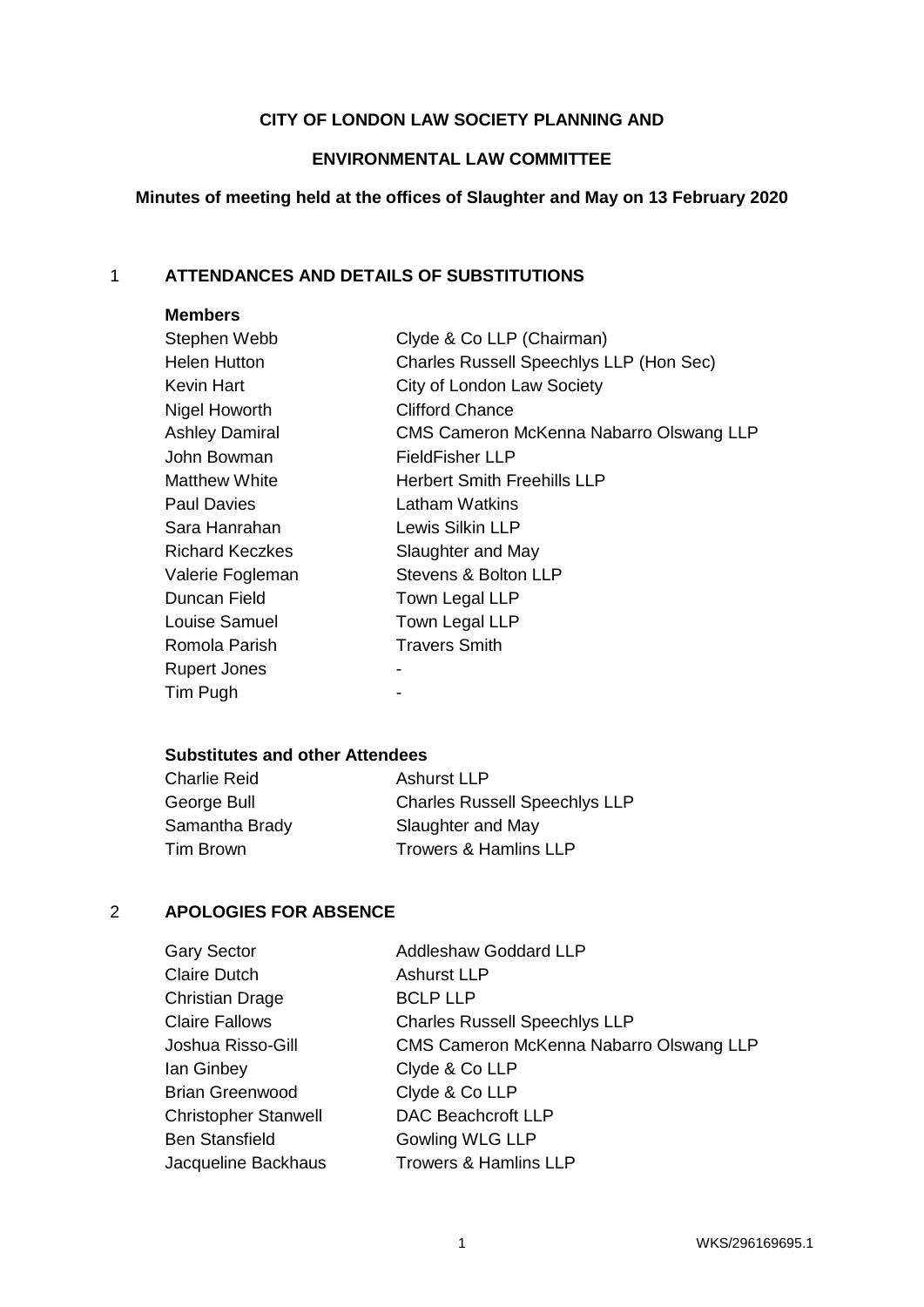## 3 **MINUTES OF THE LAST MEETING**

The minutes of the last meeting on 5 December 2019 were approved.

## 4 **PLANNING ISSUES**

- 4.1 The Committee considered three recent important cases
	- 4.1.1 Supreme Court decision looking at Green Belt Openness *Samuel Smith Old Brewery (Tadcaster) v North Yorkshire County Council and Dorrington Quarries* [2020]

The decision considered whether it was necessary (rather than just permissible) to take landscape and visual impacts into account in deciding whether openness was preserved.

It was not a requirement to take into account visual quality of landscape, as it is not itself an essential part of the "openness" for which the Green Belt is protected. Judgment says concept of "openness" in para 90 NPPF is a broad policy concept. "It is naturally read as referring back to the underlying aim of Green Belt policy stating at the beginning of this section to prevent urban sprawl by keeping land permanently open…". Openness is the counterpart of urban sprawl and is also linked to the purpose to be served by the Green Belt.

- 4.1.2 Court of Appeal decision *R on the application of East Bergholt Parish Council v Babergh District Council* [2019] – deliverability of sites. Power is with the decision maker. Deliverability is for the decision maker, within bounds of reasonable planning judgment – but … 2019 is wider than 2012. Site is available now, it offers suitable location now and reasonable prospect that housing will be delivered within five years. Also emphasised that decision makers should not take into account the potential costs associated with those decisions.
- 4.1.3 Court of Appeal decision *- Finney v Welsh Ministers* [2019] s 73 cannot be used to vary description of development. Impacts post Court of Appeal decision and note that application has been made for leave to appeal to the Supreme Court [*note – permission to appeal refused in May 2020*].

## **S. 96a/s. 73 issues post Finney v Welsh Ministers**

POS/London First had held meetings with both GLA and DHCLG to discuss issues in practice – could guidance be issued to assist? Some Boroughs are working flexibly, others are not, which is (for example) affecting housing numbers.

Some Boroughs are refusing to determine 96a/s.73 decisions at all at the moment. Some are allowing s.96 applications to strip out details from descriptions, then s. 73 to make the actual changes to the conditions.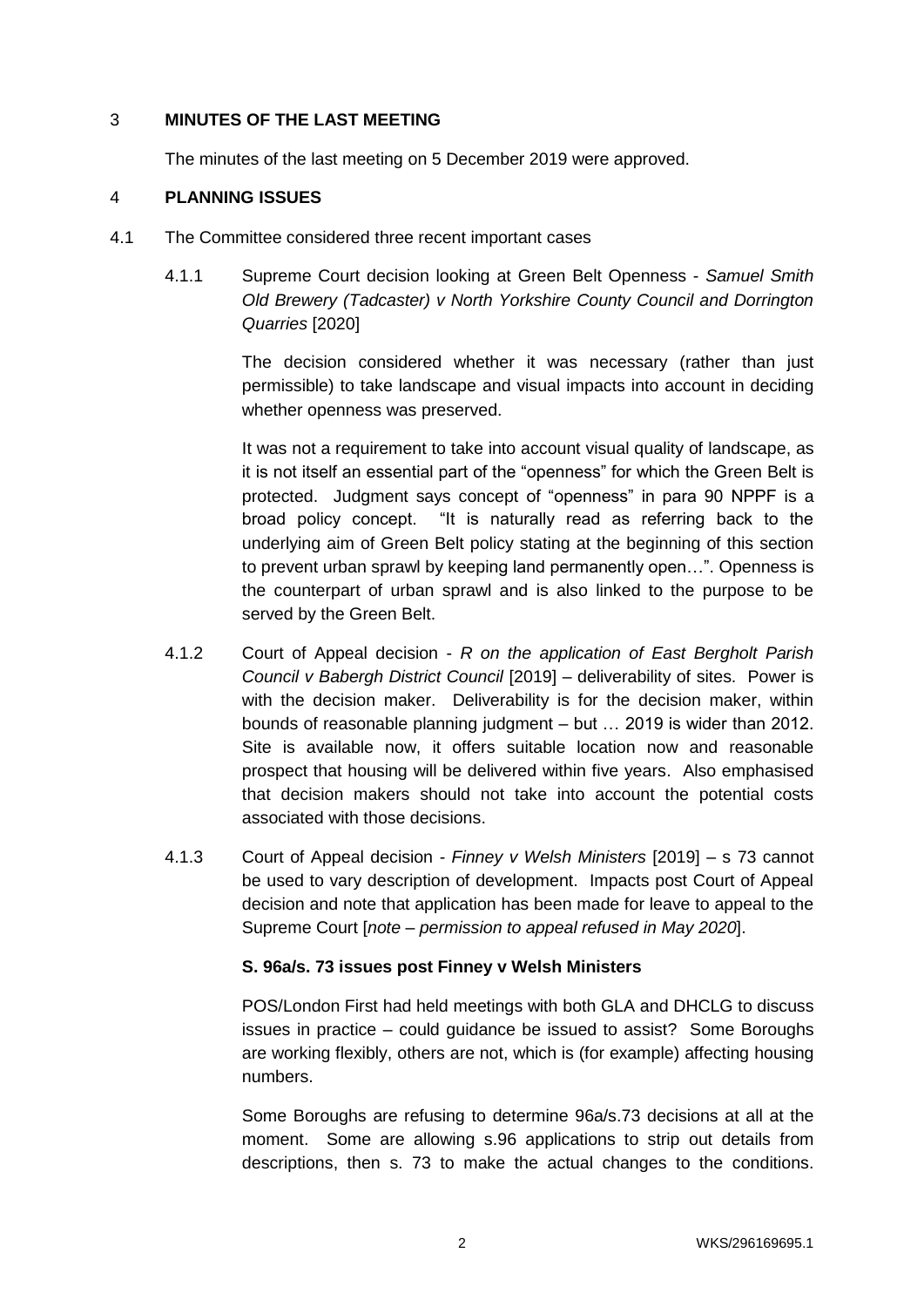Some are saying the above combination is allowed, but are then not accepting the applications.

Nothing has changed in practice at time of the alteration of the description, so inherently there is no material change. Local authorities should not consider the fact that the s. 96a application is being made in order to clear the way for a s.73 application to proceed later.

In applications we should now say we do not want detailed descriptions. Where height restrictions and limited unit numbers are applied, then the development is tied for later on and it has no flexibility.

The hope is that MHCLG will help with some guidance for local authorities on this issue.

The committee considered that the consultation for an application should be able to take place with more detail in the summary - ie more than is in the actual description. Some officers are however even nervous about that. The GLA is nervous where the description includes unit numbers.

- 4.2 Jack Airey has just been hired by Downing Street, as Boris Johnson's housing and planning special advisor. He was formally head of housing for the think tank Policy Exchange. He has been involved in improving housebuilding standards and in the creation of the Building Better, Building Beautiful Commission. He was also involved in drafting the report by the Policy Exchange, as considered in the paragraph below.
- 4.3 Rethinking the Planning System in the 21st century 27 January 2020

There was a mixed view amongst the committee of the prospect of zoning being brought in to the English planning system, as set out in the Policy Exchange's report. There was concern that it might be an overly simplified system. We have an overly democratised planning system now. We should not de-demoralise it too quickly. A balanced version of the possible zoning system would be needed here, if it were to be adopted in England – including a clearer vision of what should be allowed in terms of development than the one considered in Planning for the Future. It seems that there was a lack of experience of a zoning system in those who wrote the paper.

The committee considered the system proposed would be too mechanical – ie as if a computer programmer had written the system proposal. It would not work for as varied a system as ours, where a whole raft of issues need to be taken into account. Will need to retain protected areas of many different varieties – the proposal falls down as it is too black and white, without considering the numerous nuances which our system currently includes. A command and control approach would not work for our planning system.

It was considered that the approach to Permission in Principle should be loosened, but recognised that there would be EIA issues if it were expanded too much. Similarly there would be EIA issues if England were to adopt a 21st century zonal approach to planning.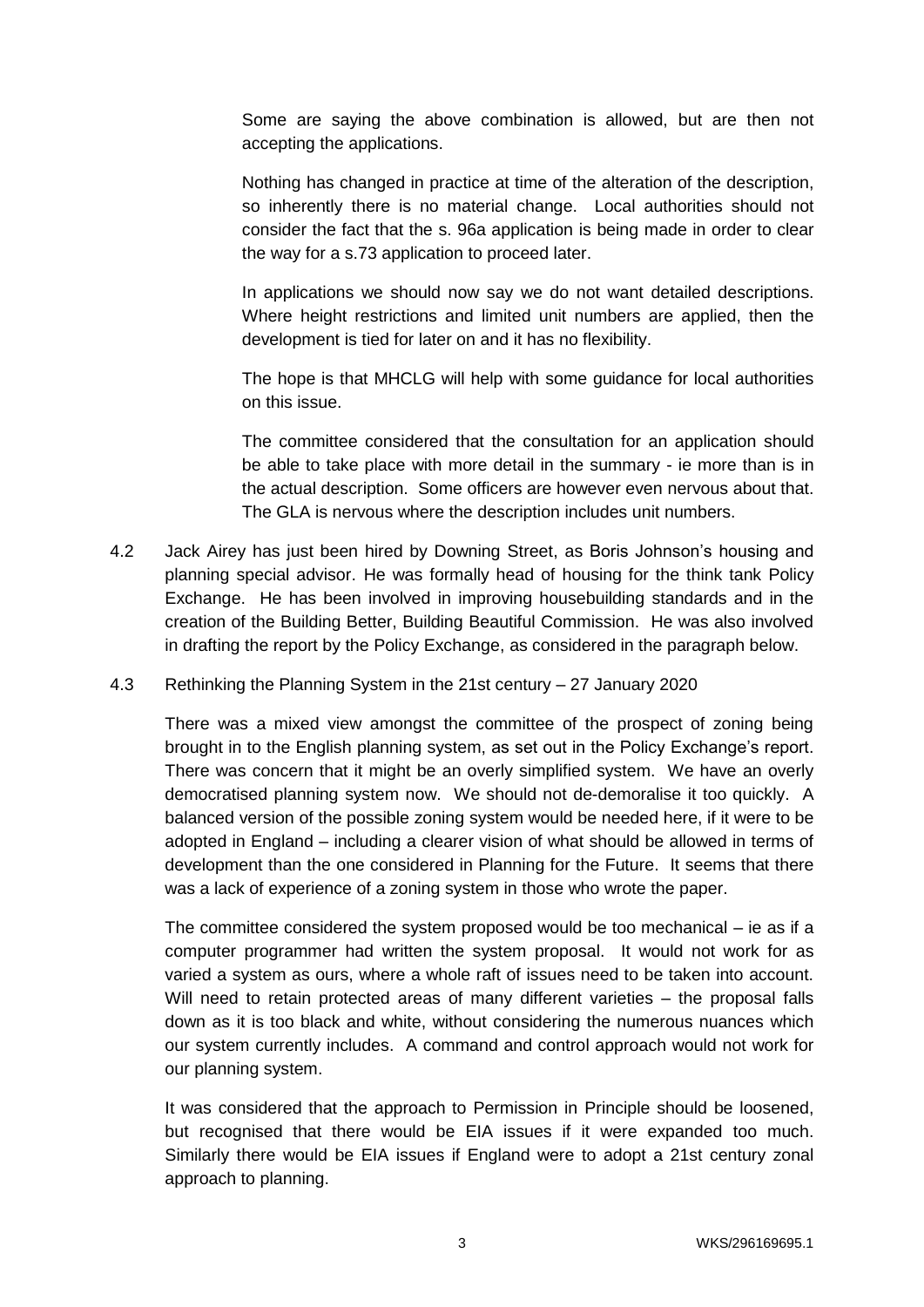This would not be that different to what is being proposed – could deal with 90% or so of development in the future and the remaining 10% could be subject to other rules.

We could perhaps ask Jack Airey to speak to the Committee. Sue Chadwick at Pinsent Masons is also one of other authors – she might speak to us. Matthew will invite her along to a future meeting.

4.4 RICS consultation on land value capture – the consultation period has ended.

RICS has fudged the difficult measure of land value.

EUV+ basis or comparable mechanisms - confusion there. Viability is a confusing issue generally.

4.5 HS2 Bill was announced in the Queen's Speech – how much will it cost to deliver? How much would it cost to delay it? A significant delay would have a huge impact on the construction industry.

Crossrail 2 – commitment to proceed. Hybrid bill expected to be introduced into Parliament in 2022.

Euston – (just about) has sufficient capacity until Crossrail 2 works begin. Euston station often gets blocked now. Plans are to reduce capacity for trains into Euston - 14 not 18 trains, so all will be packed.

4.6 Richard discussed an interesting ICO decision from January - what constitutes a public authority under Environmental Information Regulations. The entity here was a private body, EON, proposing an offshore windfarm. Interesting comments in the case here. EON would be a public authority if it had held electricity/gas licence. Under the DCO – was that sufficient to trigger EIR? Fortunately did not apply here as EON was still not the licence holder – but, as a general issue, it was a dangerous case. Not clear if case had been appealed yet or not.

## 5 **ENVIRONMENTAL ISSUES – PAUL DAVIES' UPDATE**

Climate Change – like air quality, is likely to increase in importance in planning decisions.

Climate emergency – cannot tolerate net increases in pollution. Even if does not then stand up on appeal – it will be important at the stage of the primary decision. Members will **have** to consider it carefully.

Lindblom – Heathrow decision expected in a couple of weeks' time – will be interesting to find out what he says.

Drax Power challenge in High Court by ClientEarth against gas fired power station decision – climate change issue. Andrea Leadsom's decision letter from October last year – have considered climate change and will be fine. Climate Change was not a ground for refusal in 2011. Watch this in the future.